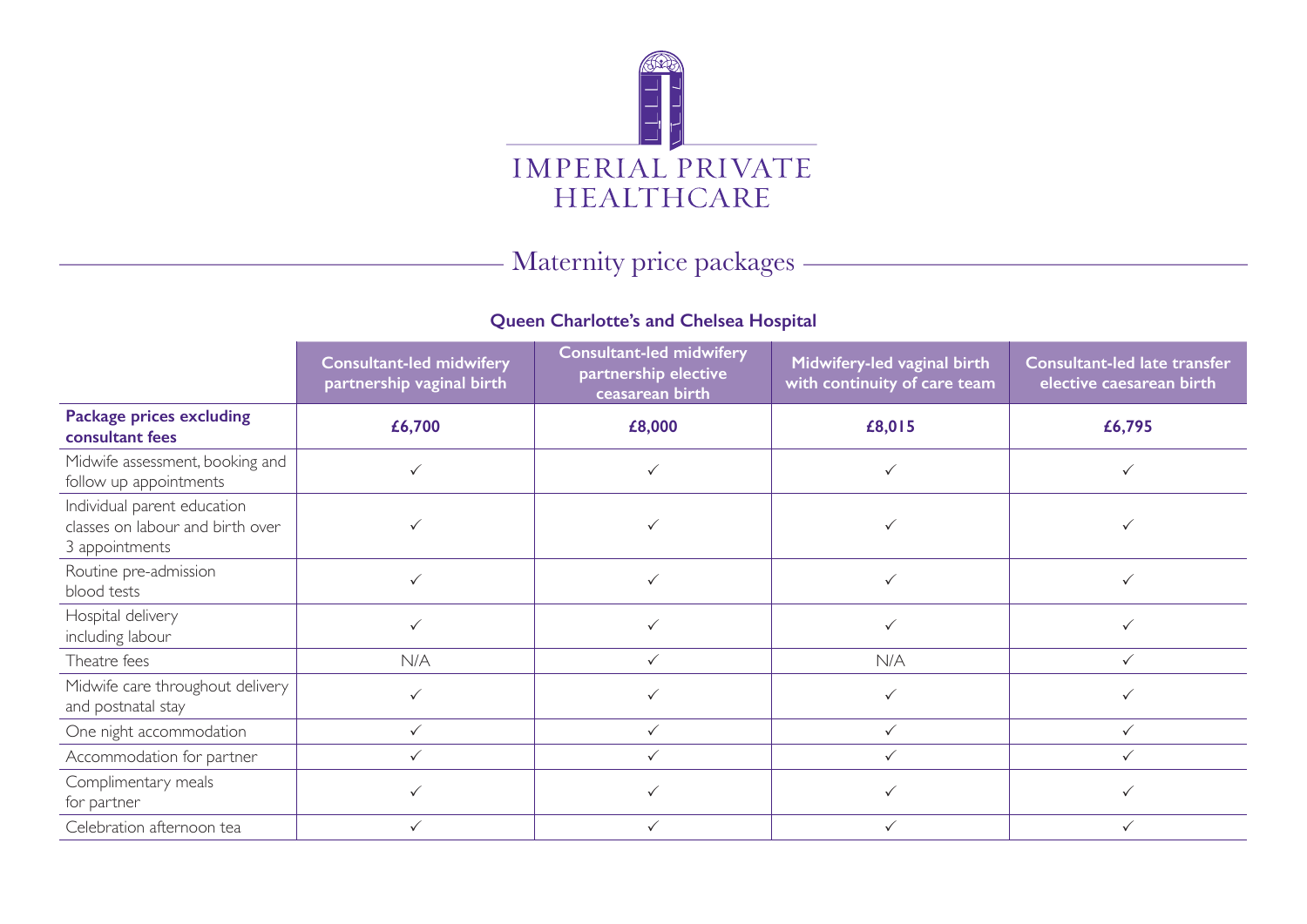|                                                                | Consultant-led midwifery<br>partnership vaginal birth                                                                                                                   | <b>Consultant-led midwifery</b><br>partnership elective<br>ceasarean birth | Midwifery-led vaginal birth<br>with continuity of care team | Consultant-led late transfer<br>elective caesarean birth |  |
|----------------------------------------------------------------|-------------------------------------------------------------------------------------------------------------------------------------------------------------------------|----------------------------------------------------------------------------|-------------------------------------------------------------|----------------------------------------------------------|--|
| Newborn baby check with<br>consultant paediatrician*           | £250                                                                                                                                                                    | £250                                                                       | First baby                                                  | £250                                                     |  |
| Nursery care                                                   | $\checkmark$                                                                                                                                                            | $\checkmark$                                                               | $\checkmark$                                                | $\checkmark$                                             |  |
| Routine medications<br>and dressings                           | $\checkmark$                                                                                                                                                            | $\checkmark$                                                               | $\checkmark$                                                | $\checkmark$                                             |  |
| Postnatal physiotherapy<br>(if required)                       | $\checkmark$                                                                                                                                                            | $\checkmark$                                                               | $\checkmark$                                                | $\checkmark$                                             |  |
| Induction (if required)                                        | $\checkmark$                                                                                                                                                            | N/A                                                                        | $\checkmark$                                                | N/A                                                      |  |
| Consultant fees                                                | Billed by your obstetrician                                                                                                                                             | Billed by your obstetrician                                                | N/A                                                         | Billed by your obstetrician                              |  |
| Scans                                                          | Billed by scanning unit                                                                                                                                                 | Billed by scanning unit                                                    | 12 & 20 week scan                                           | Billed by scanning unit                                  |  |
| <b>Optional upgrades</b>                                       |                                                                                                                                                                         |                                                                            |                                                             |                                                          |  |
| Extra night stay                                               | £750                                                                                                                                                                    | £750                                                                       | £750                                                        | £750                                                     |  |
| Deluxe room upgrade per night                                  | £150                                                                                                                                                                    | £150                                                                       | £150                                                        | £150                                                     |  |
| Complimentary therapies                                        | £200                                                                                                                                                                    | £200                                                                       | $\checkmark$                                                | £200                                                     |  |
| <b>Surcharges</b>                                              |                                                                                                                                                                         |                                                                            |                                                             |                                                          |  |
| Instrumental birth                                             | £625                                                                                                                                                                    | N/A                                                                        | £625                                                        | N/A                                                      |  |
| Vaginal breech delivery                                        | £675                                                                                                                                                                    | N/A                                                                        | N/A                                                         | N/A                                                      |  |
| Epidural - drugs, consumables<br>and all top-ups (if required) | £300                                                                                                                                                                    | £300                                                                       | £300                                                        | £300                                                     |  |
| Anaesthetics                                                   | The fee will be collected in advance, on behalf of the anaesthetist, by Imperial Private Healthcare and refunded in full if no anaesthetic<br>intervention is required. |                                                                            |                                                             |                                                          |  |

| <b>Antenatal and postnatal prices</b> |        |  |  |
|---------------------------------------|--------|--|--|
| Antenatal attendance                  | f235   |  |  |
| up to 3 hours                         |        |  |  |
| Antenatal attendance                  | £500   |  |  |
| over 3 hours                          |        |  |  |
| Antenatal attendance overnight        | £750   |  |  |
| Postnatal package including           | 790C   |  |  |
| 3 appointments                        |        |  |  |
| Postnatal package including           | £1,500 |  |  |
| 5 appointments                        |        |  |  |

VALID FROM 7 APRIL 2022

'\*For multiple births, a charge of £250 is made for second or more babies.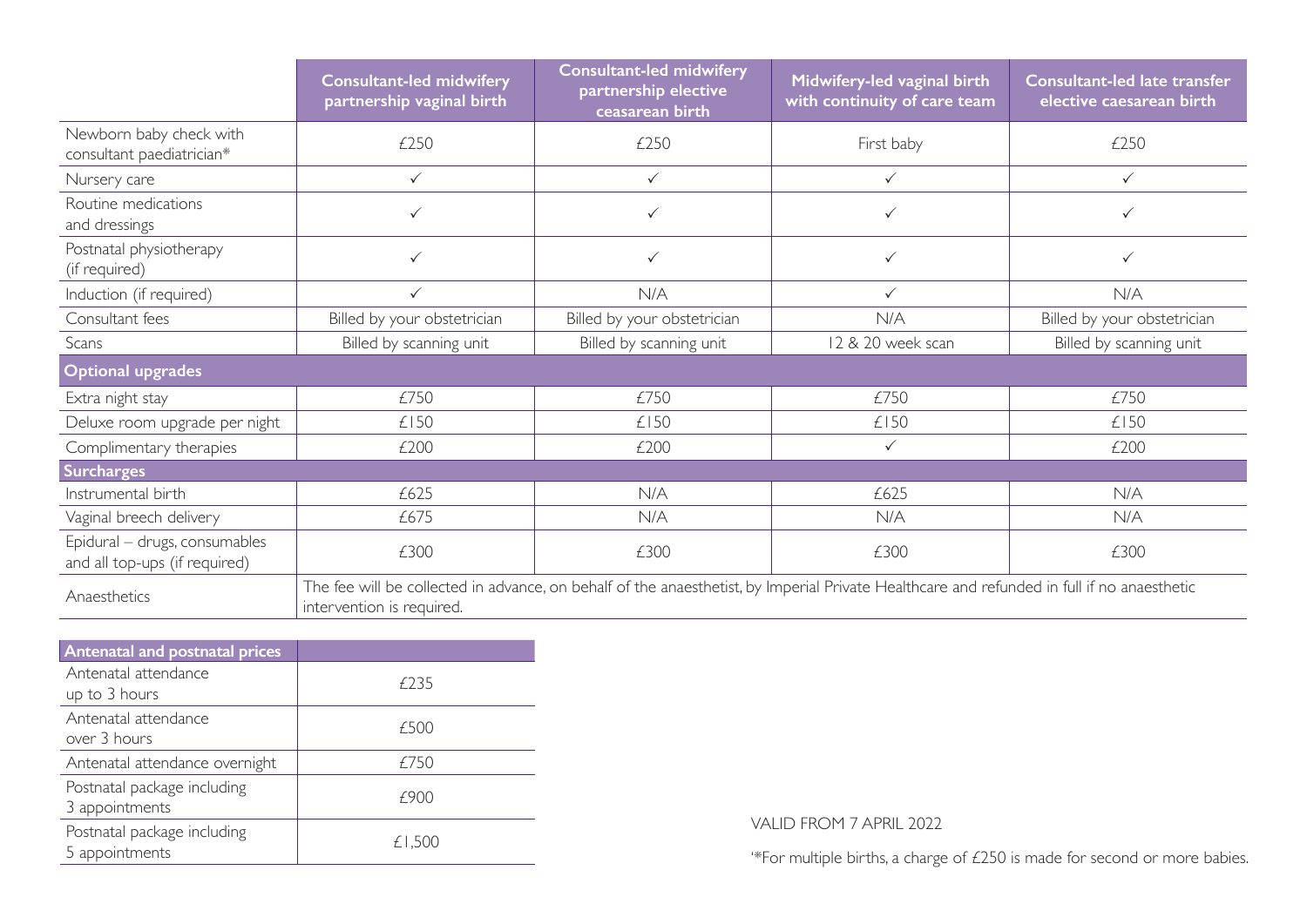# Terms and Conditions

Consultant fees are separate from the hospital charges above and are priced and invoiced independently.

Midwife-led packages are suitable for both NHS-eligible patients and overseas patients whose medical and obstetric risk is assessed as low-risk. All elective C-sections must be on a consultant-led midwifery partnership package. Elective C-sections on midwife-led packages will require either transferring to the consultant-led midwifery partnership package or changing to an NHS service. Emergency C-sections on the midwifery led package will be performed by an NHS obstetrician. Please note that once transferring from private to NHS care you are not permitted to change back to private care, as per Department of Health guidelines.

Anaesthetic services may be provided by the NHS in the event of an emergency.

Our prices are inclusive of VAT. Please note: we cannot provide itemised billing for these packages.

The price you will be charged is the price on the day of your admission, not the date you book. All room upgrades are subject to availability.

Prices are subject to change and will be reviewed as the market dictates.

### **Our packages of care do not include:**

- any antenatal care beyond the midwifery appointment(s) included in the package
- professional fees for obstetric services
- professional fees for anaesthetic services
- blood transfusions, diagnostic tests and injections not specified in the package
- non-routine take-home medication
- hearing check (unless NHS eligible)
- Additional guest meals (excluding the package inclusions overleaf)

### **Consultant-led late transfer elective caesarean birth**

We offer a consultant-led late transfer elective caesarean birth package for flexibility, as we understand patients might want to transfer their care from another maternity provider in the UK or abroad for various reasons. This package is suitable for patients from 38 weeks onwards who are booking The Sir Stanley Clayton Ward only for the birth of their baby. This package includes a booking and assessment appointment with the midwife, pre-operative assessment appointment, elective caesarean section and postnatal care.

### **Loyalty birth**

For mothers who have previously had a baby with Imperial Private Healthcare, we are delighted to offer a 10 per cent reduction on the standard delivery packages. We also extend this discount to mothers who were patients of Imperial Private Healthcare's fertility service. Please note these offers are not applicable to insured women.